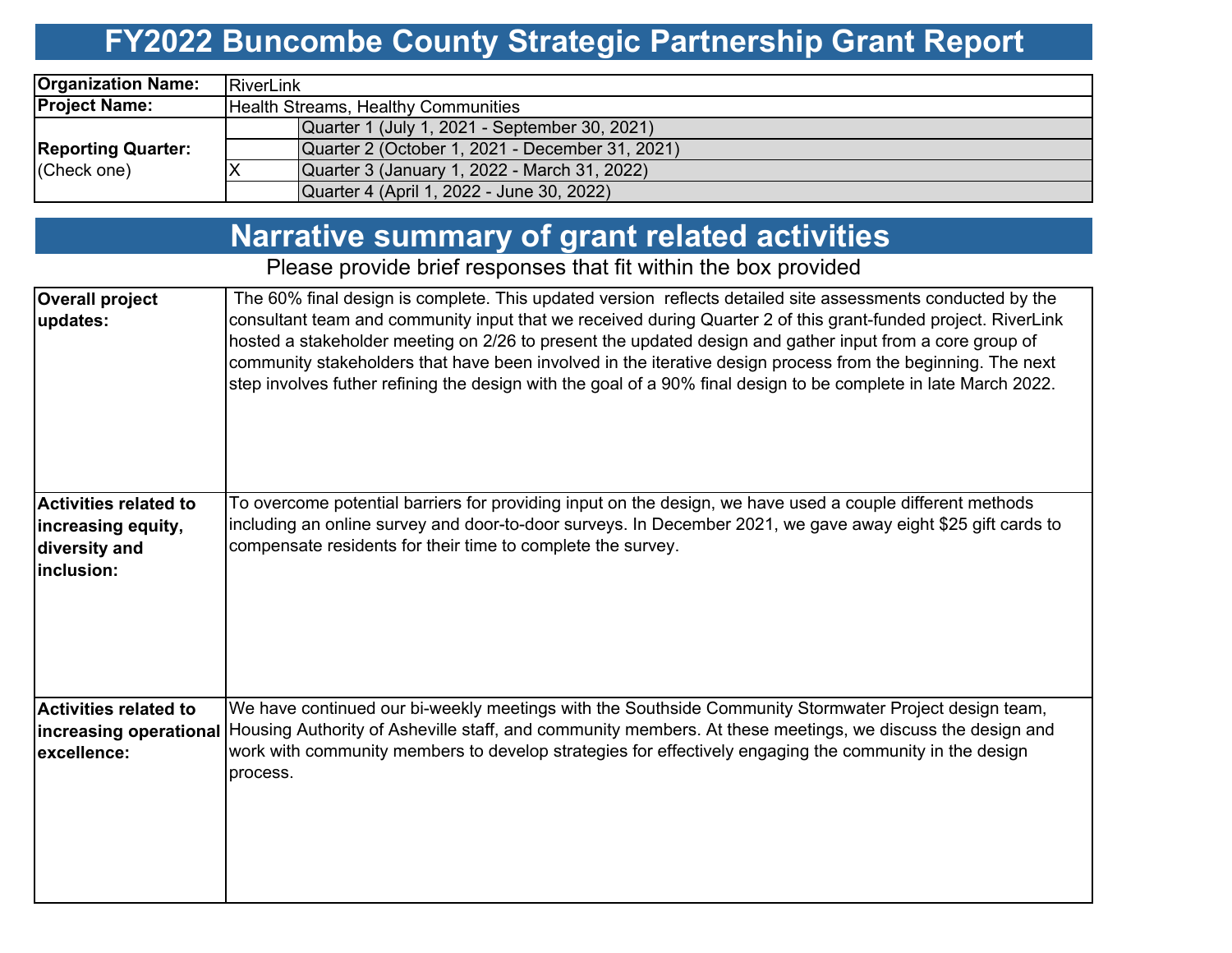# **FY2022 Buncombe County Strategic Partnership Grant Report**

| <b>Organization Name:</b>                | <b>RiverLink</b> |                                                 |  |  |  |  |  |  |  |
|------------------------------------------|------------------|-------------------------------------------------|--|--|--|--|--|--|--|
| <b>Project Name:</b>                     |                  | Health Streams, Healthy Communities             |  |  |  |  |  |  |  |
| <b>Reporting Quarter:</b><br>(Check one) |                  | Quarter 1 (July 1, 2021 - September 30, 2021)   |  |  |  |  |  |  |  |
|                                          |                  | Quarter 2 (October 1, 2021 - December 31, 2021) |  |  |  |  |  |  |  |
|                                          |                  | Quarter 3 (January 1, 2022 - March 31, 2022)    |  |  |  |  |  |  |  |
|                                          |                  | Quarter 4 (April 1, 2022 - June 30, 2022)       |  |  |  |  |  |  |  |

#### **Progress toward annual goals**

|                                              | Please only include new data for the specific quarter |                  |                  |                  |                  |                 |
|----------------------------------------------|-------------------------------------------------------|------------------|------------------|------------------|------------------|-----------------|
| <b>Measure</b>                               | <b>Annual Goal</b>                                    | <b>Quarter 1</b> | <b>Quarter 2</b> | <b>Quarter 3</b> | <b>Quarter 4</b> | <b>Progress</b> |
| Number of education events held              | 3                                                     |                  |                  |                  |                  |                 |
| Number of participants engaged               | 50                                                    | 13               | 20               | 6                |                  | 39              |
| Percent of final engineered design completed | 100%                                                  | 15%              | 30%              | 60%              |                  | 60%             |
|                                              |                                                       |                  |                  |                  |                  | 0               |
|                                              |                                                       |                  |                  |                  |                  |                 |

**Comments:**